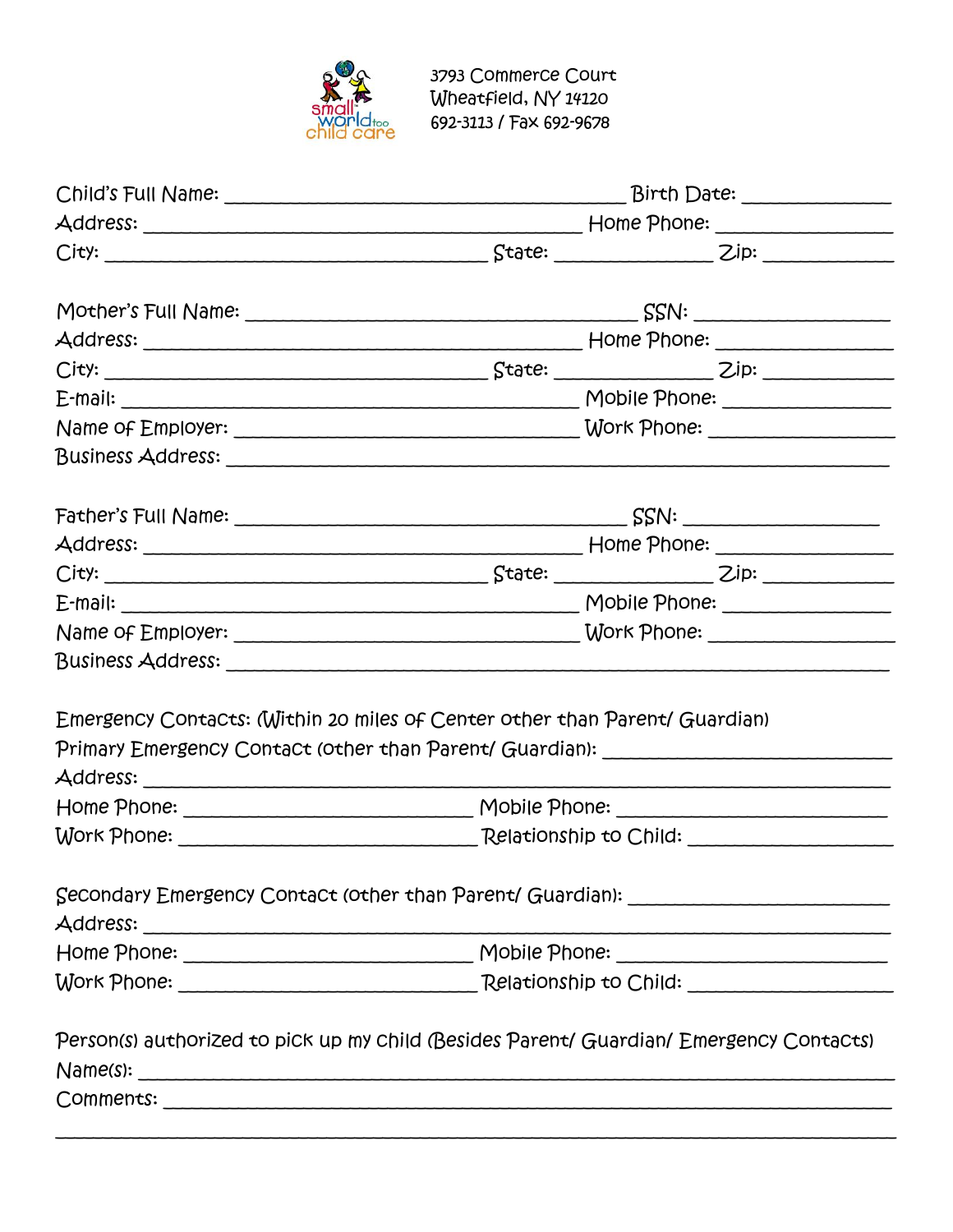

Emergency Release

| Consent to Emergency First Aid & Transportation:                                            |       |
|---------------------------------------------------------------------------------------------|-------|
| I hereby give permission that my Child ___________________________________ may be given     |       |
| Emergency treatment by a staff member at Small World Child Care. I also give permission     |       |
| for my child to be transported by car, ambulance to an emergency center for treatment,      |       |
| and agree to hold Small World and its employees harmless.                                   |       |
|                                                                                             |       |
| Consent to Medical Care and Treatment:                                                      |       |
| In the event that I cannot be contacted immediately, medical or surgical treatment can be   |       |
| administered to my child, in case of an accident or emergency, as prescribed by a treating  |       |
| physician, and hold Small World and its employees harmless.                                 |       |
|                                                                                             |       |
| Emergency Information                                                                       |       |
|                                                                                             |       |
|                                                                                             |       |
|                                                                                             |       |
|                                                                                             |       |
|                                                                                             |       |
|                                                                                             |       |
| <b>Field Trip Permission</b>                                                                |       |
| I hereby request that my Child _____________________________, be permitted to participate   |       |
| in field trips, walks around the Business Park, or any other activities that would involve  |       |
| taking the child outside of the Center for his/ her benefit in attendance at this facility. |       |
|                                                                                             | Date: |
| Persons Signing Contract are responsible for repayment:                                     |       |
| Parent/ Guardian (Mother):                                                                  |       |

Parent/ Guardian (Father): \_\_\_\_\_\_\_\_\_\_\_\_\_\_\_\_\_\_\_\_\_\_\_\_\_\_\_\_\_\_\_\_\_\_\_\_\_\_\_\_\_\_\_\_\_\_\_\_\_\_\_\_\_\_\_\_\_\_\_\_\_\_\_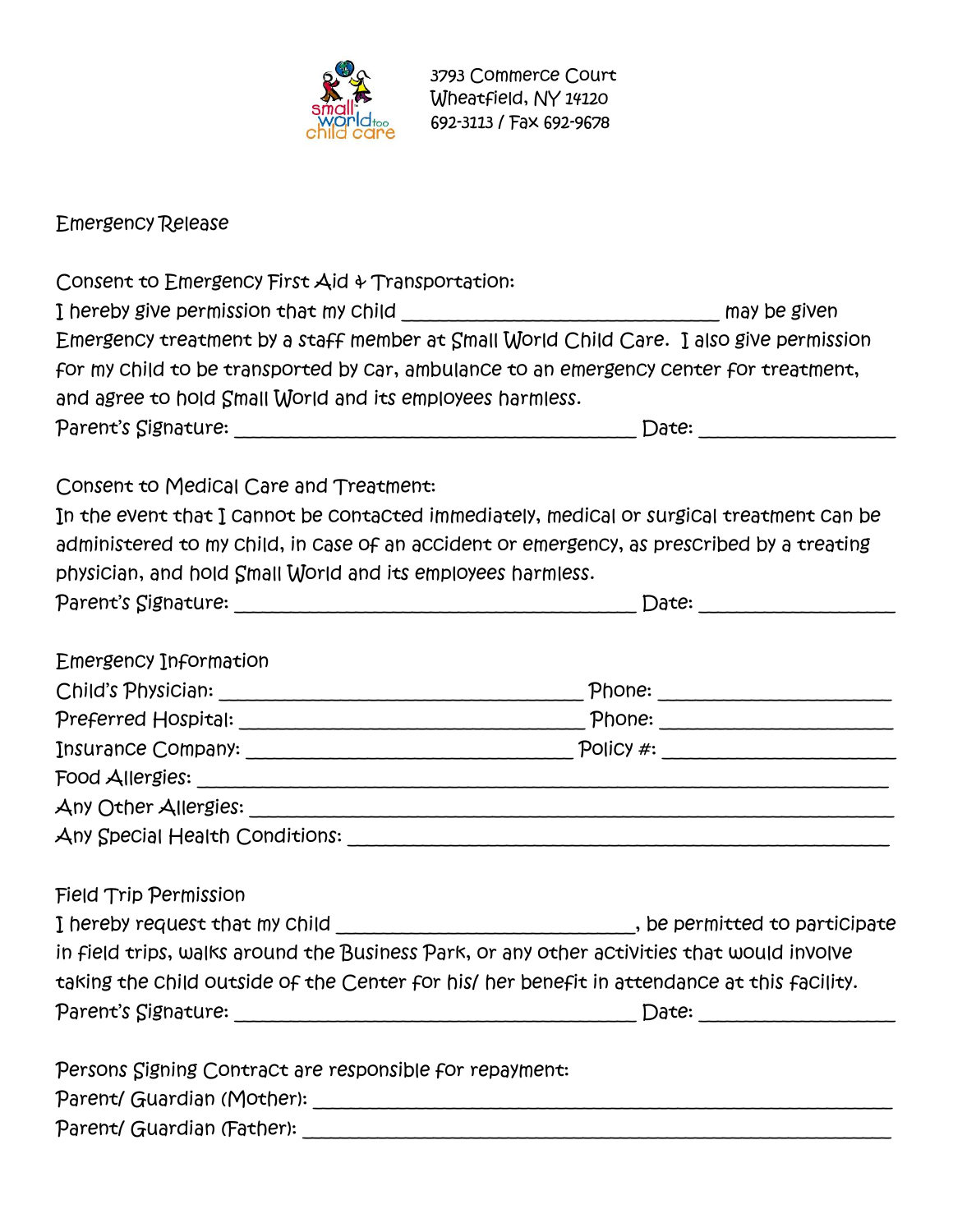

I understand this is a legally binding contract, and I have read Small World Child Care's "Parent Handbook," and understand all of the above.

\_\_\_\_\_\_\_\_\_\_\_\_\_\_\_\_\_\_\_\_\_\_\_\_\_\_\_\_\_\_\_\_\_\_\_\_\_\_\_\_\_\_\_\_\_\_\_\_\_\_\_\_\_\_\_\_\_\_\_\_\_\_\_\_\_\_\_\_\_\_\_\_\_\_\_\_\_\_\_\_\_\_\_\_\_\_\_\_\_\_

\_\_\_\_\_\_\_\_\_\_\_\_\_\_\_\_\_\_\_\_\_\_\_\_\_\_\_\_\_\_\_\_\_\_\_\_\_\_\_\_\_\_\_\_\_\_\_\_\_\_\_\_\_\_\_\_\_\_\_\_\_\_\_\_\_\_\_\_\_\_\_\_\_\_\_\_\_\_\_\_\_\_\_\_\_\_\_\_\_\_

\_\_\_\_\_\_\_\_\_\_\_\_\_\_\_\_\_\_\_\_\_\_\_\_\_\_\_\_\_\_\_\_\_\_\_\_\_\_\_\_\_\_\_\_\_\_\_\_\_\_\_\_\_\_\_\_\_\_\_\_\_\_\_\_\_\_\_\_\_\_\_\_\_\_\_\_\_\_\_\_\_\_\_\_\_\_\_\_\_\_ \_\_\_\_\_\_\_\_\_\_\_\_\_\_\_\_\_\_\_\_\_\_\_\_\_\_\_\_\_\_\_\_\_\_\_\_\_\_\_\_\_\_\_\_\_\_\_\_\_\_\_\_\_\_\_\_\_\_\_\_\_\_\_\_\_\_\_\_\_\_\_\_\_\_\_\_\_\_\_\_\_\_\_\_\_\_\_\_\_\_ \_\_\_\_\_\_\_\_\_\_\_\_\_\_\_\_\_\_\_\_\_\_\_\_\_\_\_\_\_\_\_\_\_\_\_\_\_\_\_\_\_\_\_\_\_\_\_\_\_\_\_\_\_\_\_\_\_\_\_\_\_\_\_\_\_\_\_\_\_\_\_\_\_\_\_\_\_\_\_\_\_\_\_\_\_\_\_\_\_\_ \_\_\_\_\_\_\_\_\_\_\_\_\_\_\_\_\_\_\_\_\_\_\_\_\_\_\_\_\_\_\_\_\_\_\_\_\_\_\_\_\_\_\_\_\_\_\_\_\_\_\_\_\_\_\_\_\_\_\_\_\_\_\_\_\_\_\_\_\_\_\_\_\_\_\_\_\_\_\_\_\_\_\_\_\_\_\_\_\_\_

This Contract is made between

And

Katherine G. Edwards

For the care of the following child(ren)

Care will be provided for the following hours; not to exceed 9 hours per day unless special arrangements and fee agreement has been made:

| Monday:    |  |
|------------|--|
| Tuesday:   |  |
| Wednesday: |  |
| Thursday:  |  |
| Friday:    |  |

I agree to pay \$ per week for the care of my child(ren).

Child Care tuition is due the first day your child attends the center for the week. This fee is charged for all days my child is schedules to attend regardless of holidays, sick days, or other absences. Credit for sick days will be credited for the following week.

I agree to abide by the overtime policies and fees set in the Parent Handbook.

All vacations (two week notice required), or scheduled absences are to be in writing. Two week written notice required if terminating this contract.

I have received and read, understand and agree with the policies and procedures in the Small World Child Care Parent Handbook.

\_\_\_\_\_\_\_\_\_\_\_\_\_\_\_\_\_\_\_\_\_\_\_\_\_\_\_\_\_\_\_\_\_\_\_\_\_\_\_\_\_\_\_\_\_\_\_\_\_\_\_\_\_\_\_\_\_\_\_\_\_\_\_\_\_\_\_\_\_\_\_\_\_\_\_\_\_\_\_\_\_\_\_\_\_\_\_\_\_\_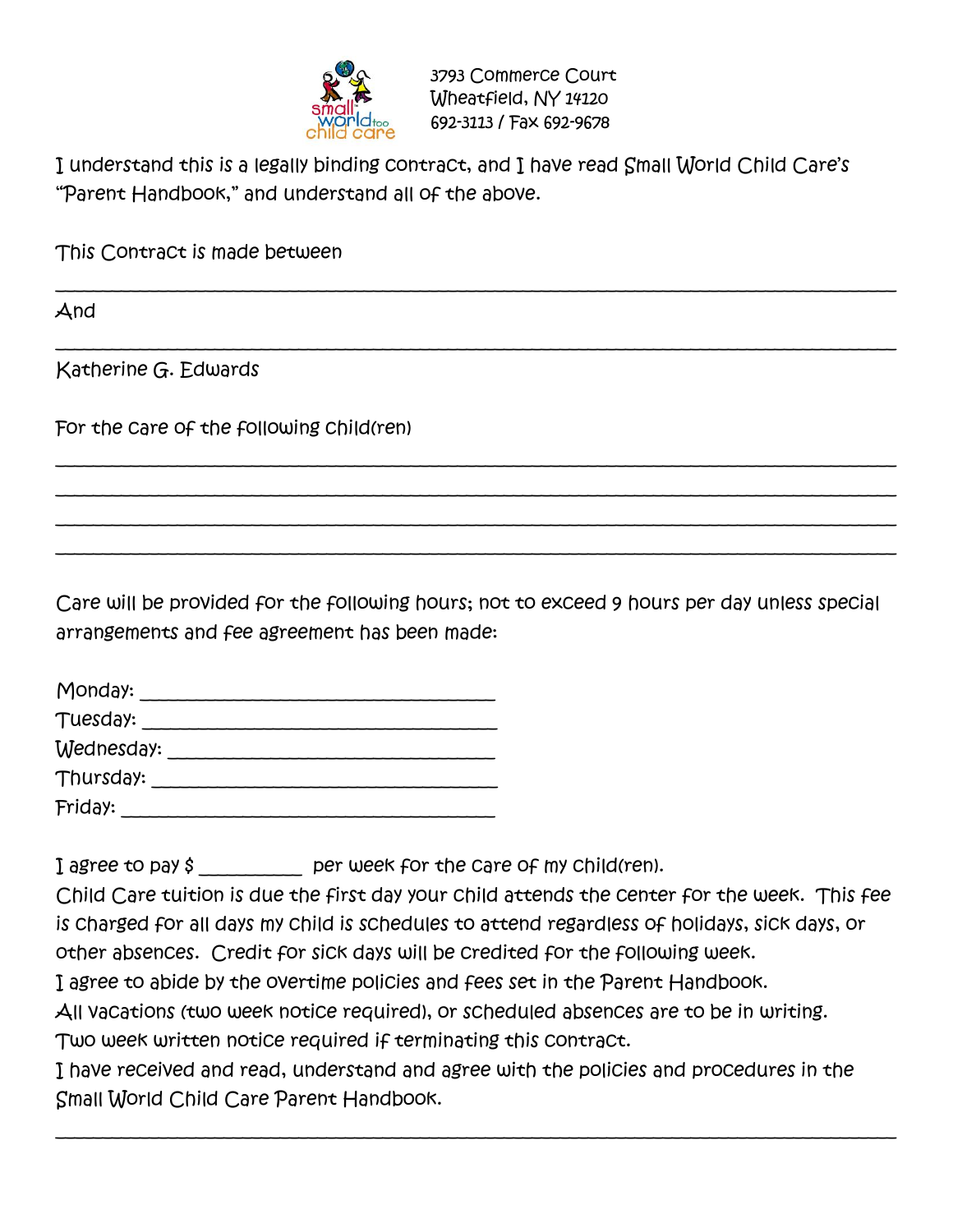

Parent/ Guardian

Katherine G. Edwards

## Release Form

\_\_\_\_\_\_\_\_\_\_\_\_\_\_\_\_\_\_\_\_\_\_\_\_\_\_\_\_\_\_\_\_\_\_\_\_\_\_\_\_\_\_\_\_\_\_\_\_\_\_\_\_\_\_\_\_\_\_\_\_\_\_\_\_\_\_\_\_\_\_\_\_\_\_\_\_\_\_\_\_\_\_\_\_\_\_\_\_\_\_

I hereby consent to the use of photography and/ or television filming taken of my child(ren) for the purpose of newspaper or public television publicity. We will inform all parents before any publication.

| Child's name: |        |      |  |
|---------------|--------|------|--|
| Address:      |        |      |  |
| City:         | State: | Zip: |  |
| Phone:        |        |      |  |
| Signature:    |        |      |  |
| Date:         |        |      |  |

## Social Media Release Form

I hereby consent the use of photographs and/or videos taken of my child(ren) on a Small World social media page such as Facebook. We will inform all parents when pictures will be used. Children's names will not be posted or "tagged" anywhere on Small World's page. We also have security settings that will prevent others from doing so.

| Child's Name: |        |       |  |
|---------------|--------|-------|--|
| Address:      |        |       |  |
| City:         | State: | Zip   |  |
| Phone:        | E-Mail |       |  |
| Signature:    |        | Date: |  |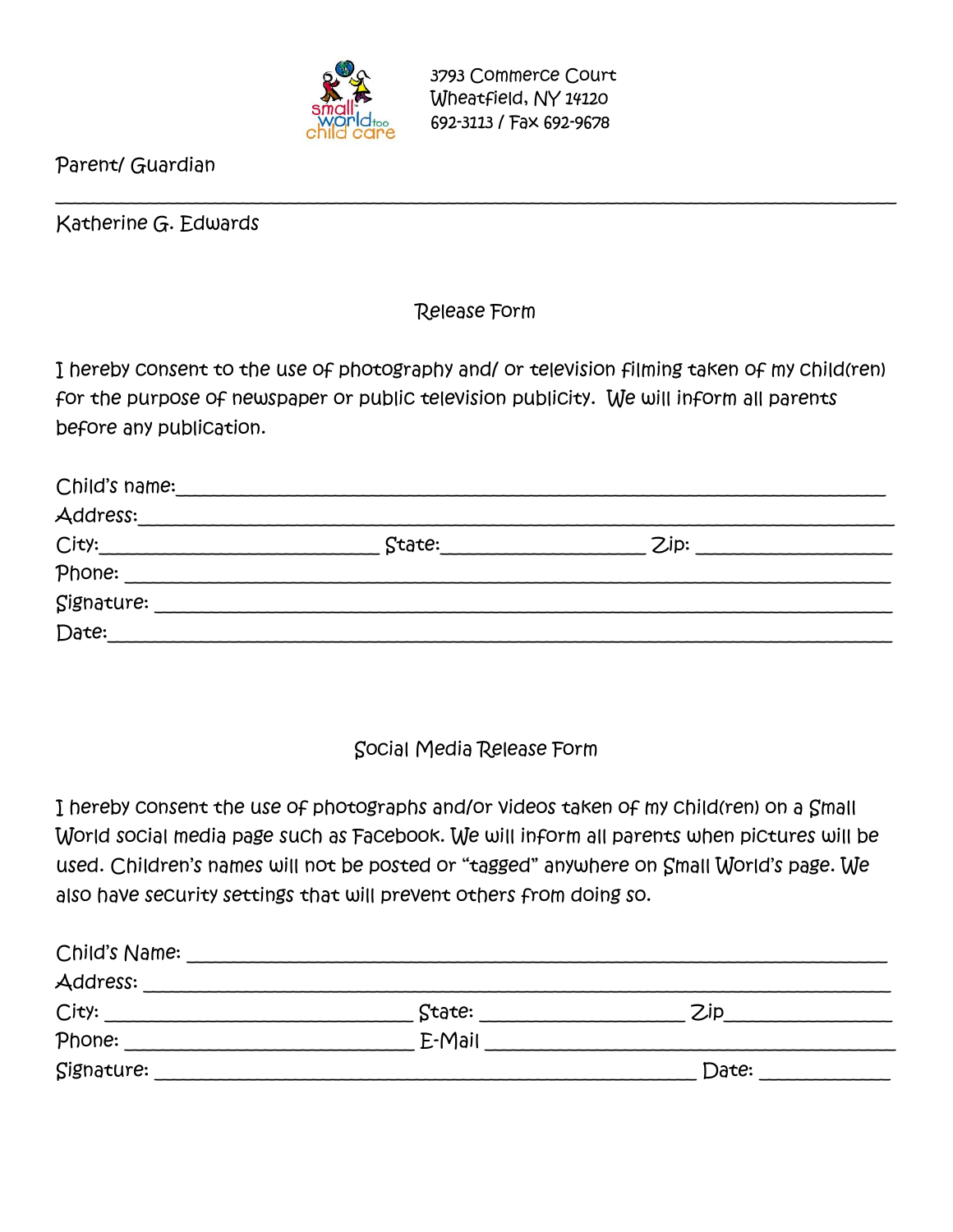

| <b>Get Acquainted Record</b>                                                                           |
|--------------------------------------------------------------------------------------------------------|
|                                                                                                        |
|                                                                                                        |
| I have __ brothers and __ sisters, their name are: _____________________________                       |
| How would you describe your child's personality?                                                       |
| Has your child ever been in child care before? yes no. If yes, please give the last                    |
|                                                                                                        |
| Dates attended: _______ until ________. Why was care terminated? _______________                       |
| $May I$ contact them for a reference yes no                                                            |
| Does your child have a regular bed time schedule? yes no                                               |
| What time does your child usually go to bed at night? __________________________                       |
| What time does your child usually wake up in the morning? _______________________                      |
| Does your child have any trouble sleeping ________, night terrors ________, trouble going              |
| What time and for how long does your child usually nap? _________________________                      |
| Are there any special dolls, blankets, etc that your child needs to fall asleep?                       |
| What is your child's disposition upon waking up? Happy, grouchy, clingy, slow                          |
|                                                                                                        |
| Has or does your child have any known health problems? _____ yes _____ no. if yes, please<br>describe: |
| Does your child need any regular medication? _____ yes _____ no. If yes, what and when is it           |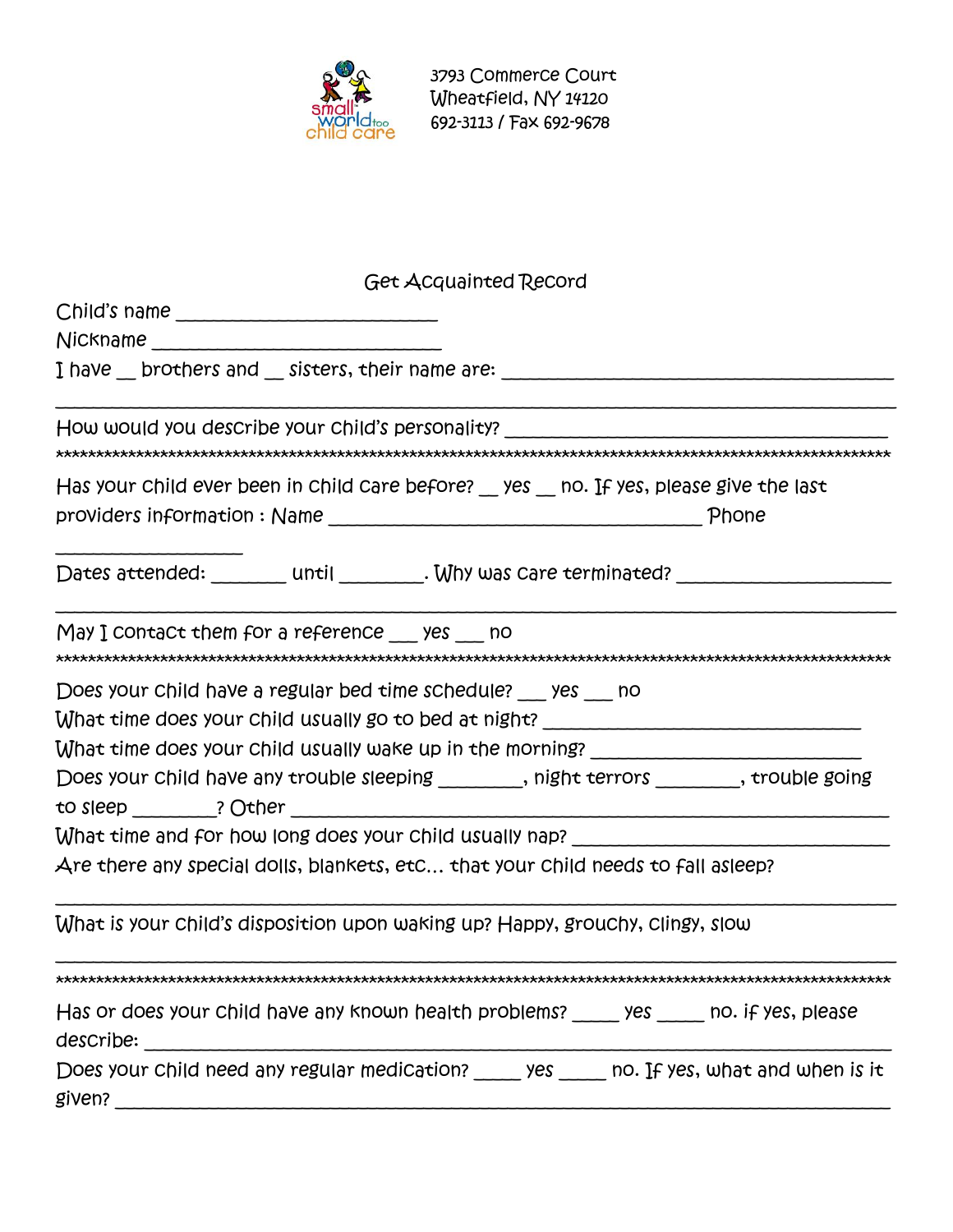

Does your child have any known allergies? \_\_\_\_\_\_ yes \_\_\_\_\_\_ no. if yes, please list known allergens:

Special instructions in case of an allergic reaction:

Has your child had any of the following: chicken pox, measles, mumps, other communicable diseases \_\_\_\_\_\_\_\_\_\_\_\_\_\_\_\_\_\_\_\_\_\_\_\_\_\_\_\_\_\_\_\_\_\_\_\_\_\_\_\_\_\_\_\_\_\_\_\_\_\_\_\_\_\_\_\_\_\_\_\_\_\_\_\_\_\_\_\_\_\_\_\_\_\_\_\_\_\_\_\_\_

\_\_\_\_\_\_\_\_\_\_\_\_\_\_\_\_\_\_\_\_\_\_\_\_\_\_\_\_\_\_\_\_\_\_\_\_\_\_\_\_\_\_\_\_\_\_\_\_\_\_\_\_\_\_\_\_\_\_\_\_\_\_\_\_\_\_\_\_\_\_\_\_\_\_\_\_\_\_\_\_\_\_\_\_\_\_\_\_\_\_

Is your child prone to: upset stomach, colds, seasonal allergies, earaches, headaches sore throats, nose bleeds, other \_\_\_\_\_\_\_\_\_\_\_\_\_\_\_\_\_\_\_\_\_\_\_\_\_\_\_\_\_\_

Are there any indications of hearing or vision problems? yes \_\_ no

Does your child have any physicals or mental disabilities? \_\_ yes \_\_ no. If yes, explain

Do you have a backup plan if your child is ill and cannot attend or becomes ill and must be picked up? \_\_ yes \_\_ no

\_\_\_\_\_\_\_\_\_\_\_\_\_\_\_\_\_\_\_\_\_\_\_\_\_\_\_\_\_\_\_\_\_\_\_\_\_\_\_\_\_\_\_\_\_\_\_\_\_\_\_\_\_\_\_\_\_\_\_\_\_\_\_\_\_\_\_\_\_\_\_\_\_\_\_\_\_\_\_\_\_\_\_\_\_\_\_\_\_\_

\_\_\_\_\_\_\_\_\_\_\_\_\_\_\_\_\_\_\_\_\_\_\_\_\_\_\_\_\_\_\_\_\_\_\_\_\_\_\_\_\_\_\_\_\_\_\_\_\_\_\_\_\_\_\_\_\_\_\_\_\_\_\_\_\_\_\_\_\_\_\_\_\_\_\_\_\_\_\_\_\_\_\_\_\_\_\_\_\_\_

\*\*\*\*\*\*\*\*\*\*\*\*\*\*\*\*\*\*\*\*\*\*\*\*\*\*\*\*\*\*\*\*\*\*\*\*\*\*\*\*\*\*\*\*\*\*\*\*\*\*\*\*\*\*\*\*\*\*\*\*\*\*\*\*\*\*\*\*\*\*\*\*\*\*\*\*\*\*\*\*\*\*\*\*\*\*\*\*\*\*\*\*\*\*\*\*\*\*\*\*\*\*\*\*

\_\_\_\_\_\_\_\_\_\_\_\_\_\_\_\_\_\_\_\_\_\_\_\_\_\_\_\_\_\_\_\_\_\_\_\_\_\_\_\_\_\_\_\_\_\_\_\_\_\_\_\_\_\_\_\_\_\_\_\_\_\_\_\_\_\_\_\_\_\_\_\_\_\_\_\_\_\_\_\_\_\_\_\_\_\_\_\_\_\_

What is your child's eating habits? (Mind trying new things, times usually eat, etc…)

Child's usual dining habits: (circle all that apply) high chair, booster seat, feeds self, uses utensils, bottle, sipper cup, regular cup, other\_\_\_\_\_\_\_\_\_\_\_\_\_\_\_\_\_\_\_\_\_\_\_\_\_\_\_\_\_\_\_\_\_\_\_\_\_\_\_\_\_\_\_\_\_

Does your child eat unaided? yes \_\_ no Does he/she enjoy eating? yes \_\_ no

Does your child have a special diet?

Due to your child's tastes, allergies, reactions, and/or religious beliefs, are there any foods that should not be served to your child? yes \_\_ no. If yes, please list:

\_\_\_\_\_\_\_\_\_\_\_\_\_\_\_\_\_\_\_\_\_\_\_\_\_\_\_\_\_\_\_\_\_\_\_\_\_\_\_\_\_\_\_\_\_\_\_\_\_\_\_\_\_\_\_\_\_\_\_\_\_\_\_\_\_\_\_\_\_\_\_\_\_\_\_\_\_\_\_\_\_\_\_\_\_\_\_\_\_\_

| Favorite foods:  |  |
|------------------|--|
| Strong dislikes: |  |

Will your child usually eat breakfast here or at home?

\*\*\*\*\*\*\*\*\*\*\*\*\*\*\*\*\*\*\*\*\*\*\*\*\*\*\*\*\*\*\*\*\*\*\*\*\*\*\*\*\*\*\*\*\*\*\*\*\*\*\*\*\*\*\*\*\*\*\*\*\*\*\*\*\*\*\*\*\*\*\*\*\*\*\*\*\*\*\*\*\*\*\*\*\*\*\*\*\*

Does your child receive any special services? yes \_\_ no. if yes, please list

\_\_\_\_\_\_\_\_\_\_\_\_\_\_\_\_\_\_\_\_\_\_\_\_\_\_\_\_\_\_\_\_\_\_\_\_\_\_\_\_\_\_\_\_\_\_\_\_\_\_\_\_\_\_\_\_\_\_\_\_\_\_\_\_

\*\*\*\*\*\*\*\*\*\*\*\*\*\*\*\*\*\*\*\*\*\*\*\*\*\*\*\*\*\*\*\*\*\*\*\*\*\*\*\*\*\*\*\*\*\*\*\*\*\*\*\*\*\*\*\*\*\*\*\*\*\*\*\*\*\*\*\*\*\*\*\*\*\*\*\*\*\*\*\*\*\*\*\*\*\*\*\*\*

What are your expectations of this program and me?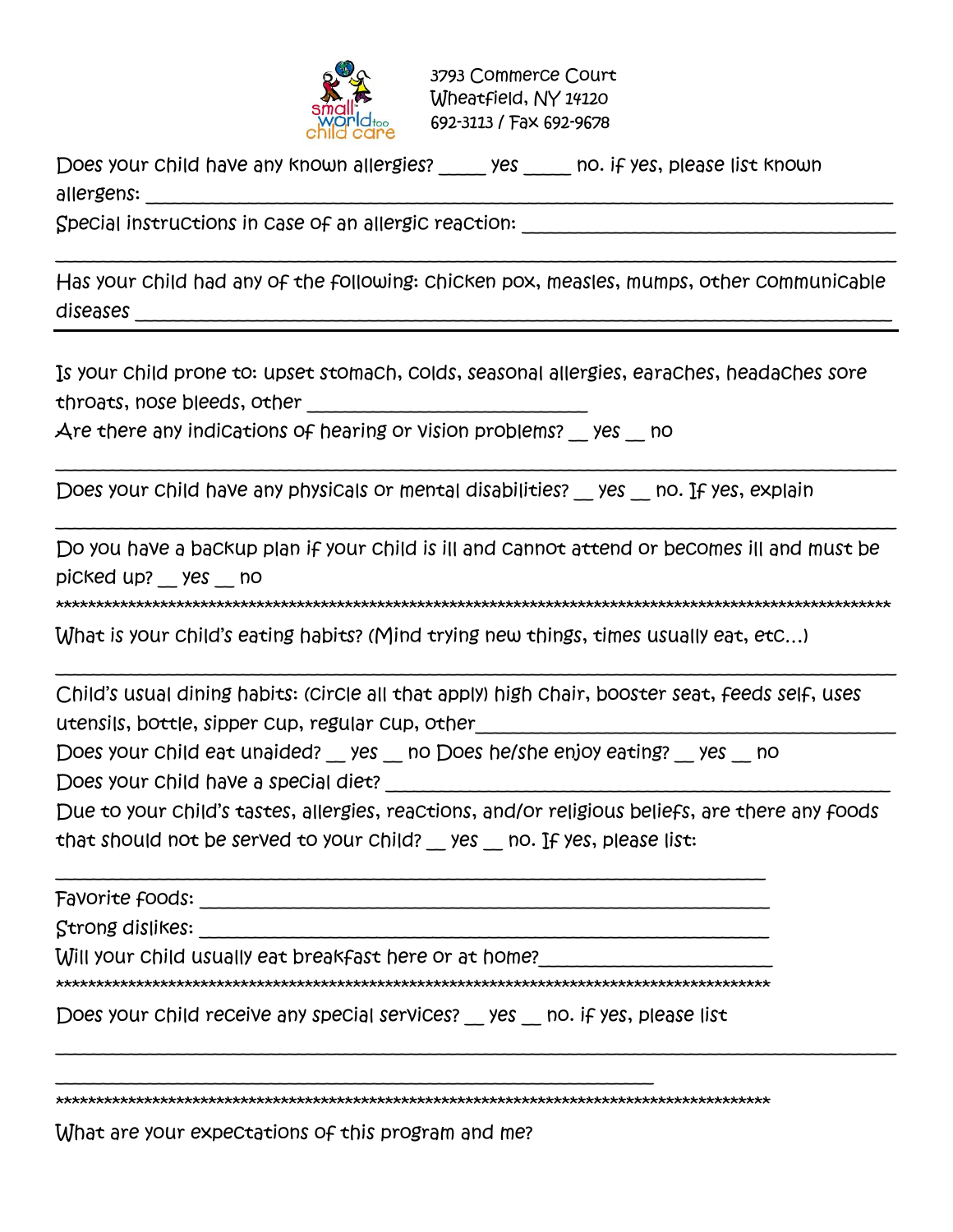

## Other Permissions and Information

\_\_\_\_\_\_\_\_\_\_\_\_\_\_\_\_\_\_\_\_\_\_\_\_\_\_\_\_\_\_\_\_\_\_\_\_\_\_\_\_\_\_\_\_\_\_\_\_\_\_\_\_\_\_\_\_\_\_\_\_\_\_\_\_\_\_\_\_\_\_\_\_\_\_\_\_\_\_\_\_\_\_\_\_\_\_\_\_\_\_ \_\_\_\_\_\_\_\_\_\_\_\_\_\_\_\_\_\_\_\_\_\_\_\_\_\_\_\_\_\_\_\_\_\_\_\_\_\_\_\_\_\_\_\_\_\_\_\_\_\_\_\_\_\_\_\_\_\_\_\_\_\_\_\_\_\_\_\_\_\_\_\_\_\_\_\_\_\_\_\_\_\_\_\_\_\_\_\_\_\_ \_\_\_\_\_\_\_\_\_\_\_\_\_\_\_\_\_\_\_\_\_\_\_\_\_\_\_\_\_\_\_\_\_\_\_\_\_\_\_\_\_\_\_\_\_\_\_\_\_\_\_\_\_\_\_\_\_\_\_\_\_\_\_\_\_\_\_\_\_\_\_\_\_\_\_\_\_\_\_\_\_\_\_\_\_\_\_\_\_\_ \_\_\_\_\_\_\_\_\_\_\_\_\_\_\_\_\_\_\_\_\_\_\_\_\_\_\_\_\_\_\_\_\_\_\_\_\_\_\_\_\_\_\_\_\_\_\_\_\_\_\_\_\_\_\_\_\_\_\_\_\_\_\_\_\_\_\_\_\_\_\_\_\_\_\_\_\_\_\_\_\_\_\_\_\_\_\_\_\_\_ \_\_\_\_\_\_\_\_\_\_\_\_\_\_\_\_\_\_\_\_\_\_\_\_\_\_\_\_\_\_\_\_\_\_\_\_\_\_\_\_\_\_\_\_\_\_\_\_\_\_\_\_\_\_\_\_\_\_\_\_\_\_\_\_\_\_\_\_\_\_\_\_\_\_\_\_\_\_\_\_\_\_\_\_\_\_\_\_\_\_ \_\_\_\_\_\_\_\_\_\_\_\_\_\_\_\_\_\_\_\_\_\_\_\_\_\_\_\_\_\_\_\_\_\_\_\_\_\_\_\_\_\_\_\_\_\_\_\_\_\_\_\_\_\_\_\_\_\_\_\_\_\_\_\_\_\_\_\_\_\_\_\_\_\_\_\_\_\_\_\_\_\_\_\_\_\_\_\_\_\_ \_\_\_\_\_\_\_\_\_\_\_\_\_\_\_\_\_\_\_\_\_\_\_\_\_\_\_\_\_\_\_\_\_\_\_\_\_\_\_\_\_\_\_\_\_\_\_\_\_\_\_\_\_\_\_\_\_\_\_\_\_\_\_\_\_\_\_\_\_\_\_\_\_\_\_\_\_\_\_\_\_\_\_\_\_\_\_\_\_\_

Newsletter and Communication

Our "Small World Newsletter" is sent every month by e-mail. To make delivery of this easier as well as for communication, please e-mail a "hi" to the [smallworld.director@outlook.com](mailto:smallworld.director@outlook.com) so we can save you in our contacts. We will also e-mail you a copy of our Parent Handbook.

|                                                                | Quiet Time Permission                                                                   |
|----------------------------------------------------------------|-----------------------------------------------------------------------------------------|
|                                                                | washable pad, plastic mat, cot, or crib during rest time at Small World Too Child Care. |
|                                                                | Date:                                                                                   |
|                                                                | <b>Sunscreen Permission</b>                                                             |
| sunscreen to my child when needed for outside activities/play. |                                                                                         |
| Date:                                                          |                                                                                         |

Parent name: \_\_\_\_\_\_\_\_\_\_\_\_\_\_\_\_\_\_\_\_\_\_\_\_\_\_\_\_\_\_\_\_\_